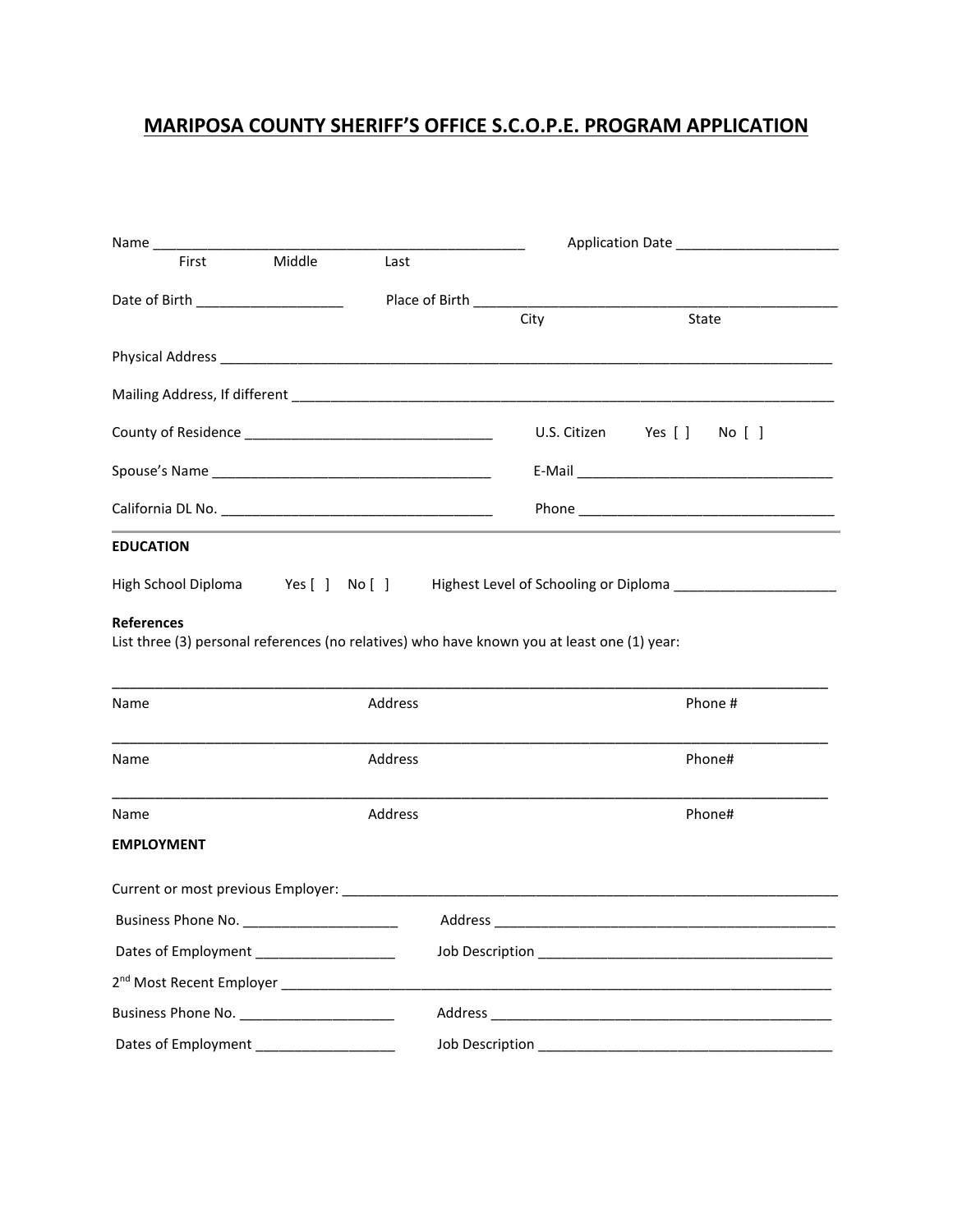List Persons whom you have lived with over the past five years, other than spouse(s)

### **ADDITIONAL INFORMATION ABOUT YOURSELF**

Hobbies, Community interests, Clubs, etc:

|                          |  |                             | Has there been anything in your past which might disqualify you from functioning in a uniformed (authority figure) |  |
|--------------------------|--|-----------------------------|--------------------------------------------------------------------------------------------------------------------|--|
| position? Yes [ ] No [ ] |  | If "yes", briefly describe: |                                                                                                                    |  |

\_\_\_\_\_\_\_\_\_\_\_\_\_\_\_\_\_\_\_\_\_\_\_\_\_\_\_\_\_\_\_\_\_\_\_\_\_\_\_\_\_\_\_\_\_\_\_\_\_\_\_\_\_\_\_\_\_\_\_\_\_\_\_\_\_\_\_\_\_\_\_\_\_\_\_\_\_\_\_\_\_\_\_\_\_\_\_\_\_\_\_\_\_ \_\_\_\_\_\_\_\_\_\_\_\_\_\_\_\_\_\_\_\_\_\_\_\_\_\_\_\_\_\_\_\_\_\_\_\_\_\_\_\_\_\_\_\_\_\_\_\_\_\_\_\_\_\_\_\_\_\_\_\_\_\_\_\_\_\_\_\_\_\_\_\_\_\_\_\_\_\_\_\_\_\_\_\_\_\_\_\_\_\_\_\_\_

\_\_\_\_\_\_\_\_\_\_\_\_\_\_\_\_\_\_\_\_\_\_\_\_\_\_\_\_\_\_\_\_\_\_\_\_\_\_\_\_\_\_\_\_\_\_\_\_\_\_\_\_\_\_\_\_\_\_\_\_\_\_\_\_\_\_\_\_\_\_\_\_\_\_\_\_\_\_\_\_\_\_\_\_\_\_\_\_\_\_\_\_\_

\_\_\_\_\_\_\_\_\_\_\_\_\_\_\_\_\_\_\_\_\_\_\_\_\_\_\_\_\_\_\_\_\_\_\_\_\_\_\_\_\_\_\_\_\_\_\_\_\_\_\_\_\_\_\_\_\_\_\_\_\_\_\_\_\_\_\_\_\_\_\_\_\_\_\_\_\_\_\_\_\_\_\_\_\_\_\_\_\_\_\_\_\_

\_\_\_\_\_\_\_\_\_\_\_\_\_\_\_\_\_\_\_\_\_\_\_\_\_\_\_\_\_\_\_\_\_\_\_\_\_\_\_\_\_\_\_\_\_\_\_\_\_\_\_\_\_\_\_\_\_\_\_\_\_\_\_\_\_\_\_\_\_\_\_\_\_\_\_\_\_\_\_\_\_\_\_\_\_\_\_\_\_\_\_\_\_

\_\_\_\_\_\_\_\_\_\_\_\_\_\_\_\_\_\_\_\_\_\_\_\_\_\_\_\_\_\_\_\_\_\_\_\_\_\_\_\_\_\_\_\_\_\_\_\_\_\_\_\_\_\_\_\_\_\_\_\_\_\_\_\_\_\_\_\_\_\_\_\_\_\_\_\_\_\_\_\_\_\_\_\_\_\_\_\_\_\_\_\_\_

\_\_\_\_\_\_\_\_\_\_\_\_\_\_\_\_\_\_\_\_\_\_\_\_\_\_\_\_\_\_\_\_\_\_\_\_\_\_\_\_\_\_\_\_\_\_\_\_\_\_\_\_\_\_\_\_\_\_\_\_\_\_\_\_\_\_\_\_\_\_\_\_\_\_\_\_\_\_\_\_\_\_\_\_\_\_\_\_\_\_\_\_\_

\_\_\_\_\_\_\_\_\_\_\_\_\_\_\_\_\_\_\_\_\_\_\_\_\_\_\_\_\_\_\_\_\_\_\_\_\_\_\_\_\_\_\_\_\_\_\_\_\_\_\_\_\_\_\_\_\_\_\_\_\_\_\_\_\_\_\_\_\_\_\_\_\_\_\_\_\_\_\_\_\_\_\_\_\_\_\_\_\_\_\_\_\_

\_\_\_\_\_\_\_\_\_\_\_\_\_\_\_\_\_\_\_\_\_\_\_\_\_\_\_\_\_\_\_\_\_\_\_\_\_\_\_\_\_\_\_\_\_\_\_\_\_\_\_\_\_\_\_\_\_\_\_\_\_\_\_\_\_\_\_\_\_\_\_\_\_\_\_\_\_\_\_\_\_\_\_\_\_\_\_\_\_\_\_\_\_ \_\_\_\_\_\_\_\_\_\_\_\_\_\_\_\_\_\_\_\_\_\_\_\_\_\_\_\_\_\_\_\_\_\_\_\_\_\_\_\_\_\_\_\_\_\_\_\_\_\_\_\_\_\_\_\_\_\_\_\_\_\_\_\_\_\_\_\_\_\_\_\_\_\_\_\_\_\_\_\_\_\_\_\_\_\_\_\_\_\_\_\_\_

If you have ever been arrested or convicted for any crime (excluding citations) please give dates and circumstances:

List all traffic citations (excluding parking citations) you have received within the last 7 years. Include date, violation, city and state:

Has your license ever been suspended, revoked, or placed on negligent operator's probation? Yes [ ] No [ ] If Yes, give details (include what, when, where, and why).

\_\_\_\_\_\_\_\_\_\_\_\_\_\_\_\_\_\_\_\_\_\_\_\_\_\_\_\_\_\_\_\_\_\_\_\_\_\_\_\_\_\_\_\_\_\_\_\_\_\_\_\_\_\_\_\_\_\_\_\_\_\_\_\_\_\_\_\_\_\_\_\_\_\_\_\_\_\_\_\_\_\_\_\_\_\_\_\_\_\_\_\_\_

\_\_\_\_\_\_\_\_\_\_\_\_\_\_\_\_\_\_\_\_\_\_\_\_\_\_\_\_\_\_\_\_\_\_\_\_\_\_\_\_\_\_\_\_\_\_\_\_\_\_\_\_\_\_\_\_\_\_\_\_\_\_\_\_\_\_\_\_\_\_\_\_\_\_\_\_\_\_\_\_\_\_\_\_\_\_\_\_\_\_\_\_\_

Any false statement, either verbal or written, may cause the applicants name to be removed from the eligible list or be cause for immediate dismissal if an appointment is/was made.

I certify that the above information is true and correct.

| Signature<br>____ |  |
|-------------------|--|
|-------------------|--|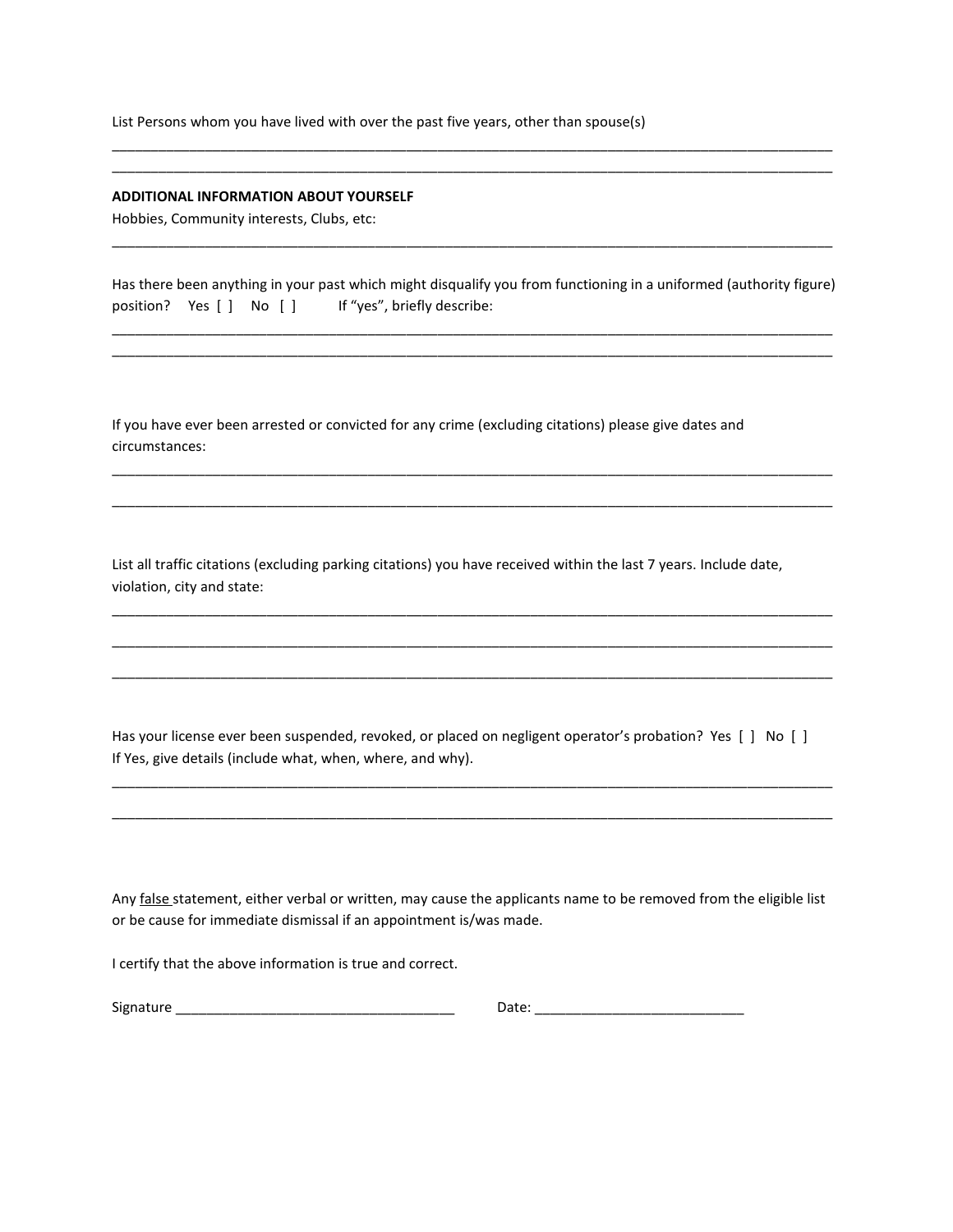## **Volunteer Work Requested**

| Type of Volunteer work desired:                                   |     |     |     |      |     |     |     |  |
|-------------------------------------------------------------------|-----|-----|-----|------|-----|-----|-----|--|
|                                                                   |     |     |     |      |     |     |     |  |
|                                                                   |     |     |     |      |     |     |     |  |
|                                                                   |     |     |     |      |     |     |     |  |
|                                                                   |     |     |     |      |     |     |     |  |
| Special interest or skills:                                       |     |     |     |      |     |     |     |  |
|                                                                   |     |     |     |      |     |     |     |  |
|                                                                   |     |     |     |      |     |     |     |  |
|                                                                   |     |     |     |      |     |     |     |  |
|                                                                   |     |     |     |      |     |     |     |  |
|                                                                   |     |     |     |      |     |     |     |  |
| Volunteer Schedule                                                |     |     |     |      |     |     |     |  |
| Days Available                                                    | Mon | Tue | Wed | Thur | Fri | Sat | Sun |  |
|                                                                   |     |     |     |      |     |     |     |  |
|                                                                   |     |     |     |      |     |     |     |  |
|                                                                   |     |     |     |      |     |     |     |  |
|                                                                   |     |     |     |      |     |     |     |  |
|                                                                   |     |     |     |      |     |     |     |  |
| How did you find out about the Mariposa County S.C.O.P.E Program? |     |     |     |      |     |     |     |  |
|                                                                   |     |     |     |      |     |     |     |  |
|                                                                   |     |     |     |      |     |     |     |  |

## Drop off at any Mariposa County Sheriff Station, or mail to:

**Mariposa County Sheriff's Station: SCOPE** 

P.O Box 276, Mariposa, Ca 95338